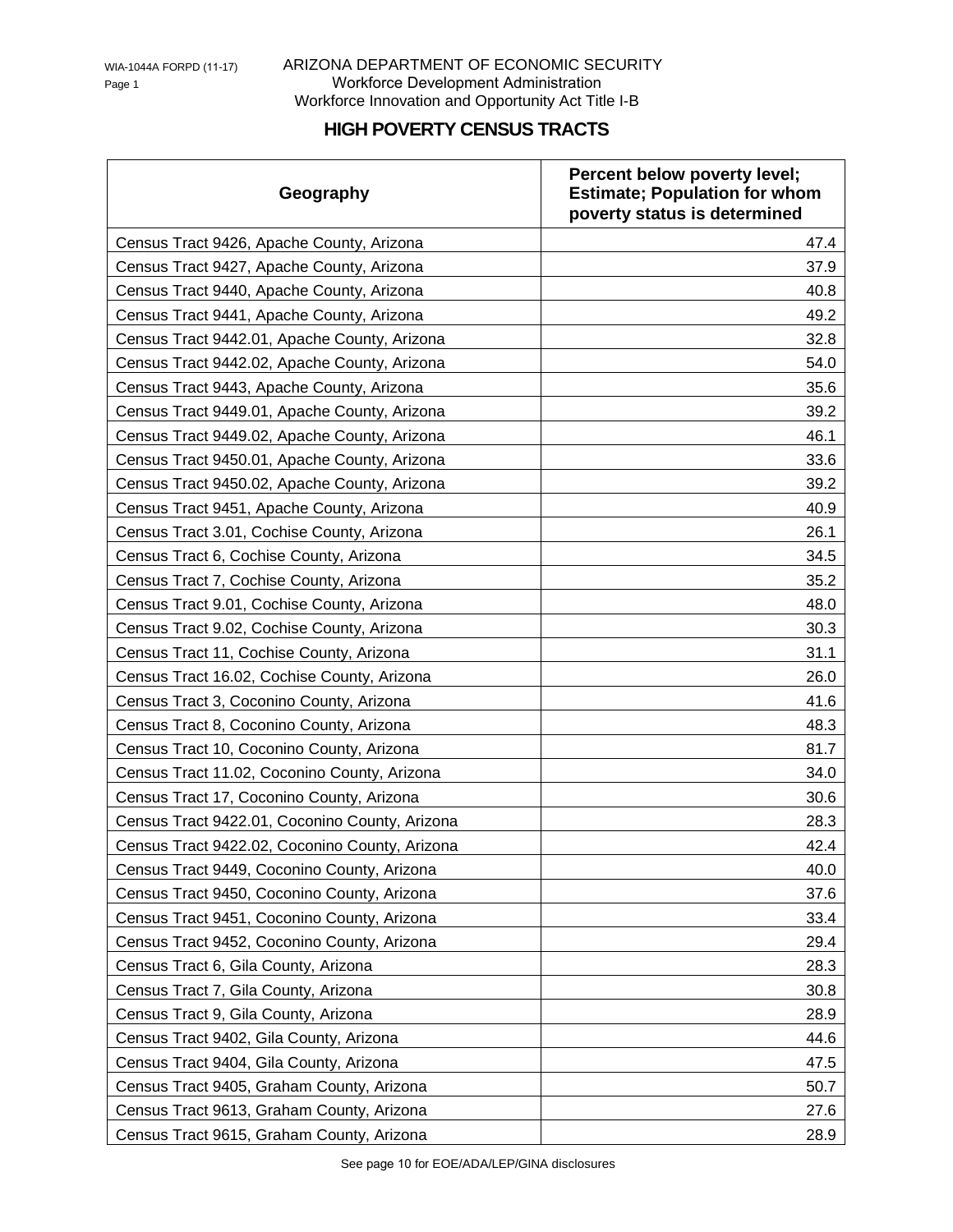| Census Tract 9603, Greenlee County, Arizona    | 25.9 |
|------------------------------------------------|------|
| Census Tract 201, La Paz County, Arizona       | 25.9 |
| Census Tract 9403, La Paz County, Arizona      | 29.0 |
| Census Tract 506.07, Maricopa County, Arizona  | 28.0 |
| Census Tract 507.02, Maricopa County, Arizona  | 31.9 |
| Census Tract 608.01, Maricopa County, Arizona  | 44.4 |
| Census Tract 609.02, Maricopa County, Arizona  | 30.4 |
| Census Tract 609.04, Maricopa County, Arizona  | 30.1 |
| Census Tract 610.42, Maricopa County, Arizona  | 30.0 |
| Census Tract 612, Maricopa County, Arizona     | 41.1 |
| Census Tract 614.01, Maricopa County, Arizona  | 42.3 |
| Census Tract 614.02, Maricopa County, Arizona  | 38.9 |
| Census Tract 716, Maricopa County, Arizona     | 28.9 |
| Census Tract 719.10, Maricopa County, Arizona  | 32.3 |
| Census Tract 820.08, Maricopa County, Arizona  | 30.9 |
| Census Tract 820.09, Maricopa County, Arizona  | 32.7 |
| Census Tract 820.10, Maricopa County, Arizona  | 34.2 |
| Census Tract 822.08, Maricopa County, Arizona  | 27.1 |
| Census Tract 822.09, Maricopa County, Arizona  | 29.9 |
| Census Tract 830, Maricopa County, Arizona     | 28.7 |
| Census Tract 923.11, Maricopa County, Arizona  | 25.3 |
| Census Tract 923.12, Maricopa County, Arizona  | 30.9 |
| Census Tract 924.01, Maricopa County, Arizona  | 34.1 |
| Census Tract 926, Maricopa County, Arizona     | 48.2 |
| Census Tract 927.05, Maricopa County, Arizona  | 26.6 |
| Census Tract 927.11, Maricopa County, Arizona  | 37.2 |
| Census Tract 927.15, Maricopa County, Arizona  | 31.0 |
| Census Tract 927.17, Maricopa County, Arizona  | 26.8 |
| Census Tract 927.18, Maricopa County, Arizona  | 37.8 |
| Census Tract 928.01, Maricopa County, Arizona  | 53.5 |
| Census Tract 928.02, Maricopa County, Arizona  | 38.3 |
| Census Tract 929, Maricopa County, Arizona     | 50.9 |
| Census Tract 930.01, Maricopa County, Arizona  | 40.0 |
| Census Tract 930.02, Maricopa County, Arizona  | 44.5 |
| Census Tract 931.01, Maricopa County, Arizona  | 39.9 |
| Census Tract 931.04, Maricopa County, Arizona  | 51.3 |
| Census Tract 931.05, Maricopa County, Arizona  | 48.6 |
| Census Tract 931.06, Maricopa County, Arizona  | 26.8 |
| Census Tract 932, Maricopa County, Arizona     | 41.6 |
| Census Tract 1033.04, Maricopa County, Arizona | 47.3 |
| Census Tract 1033.05, Maricopa County, Arizona | 32.5 |
| Census Tract 1033.06, Maricopa County, Arizona | 42.1 |
| Census Tract 1036.15, Maricopa County, Arizona | 41.5 |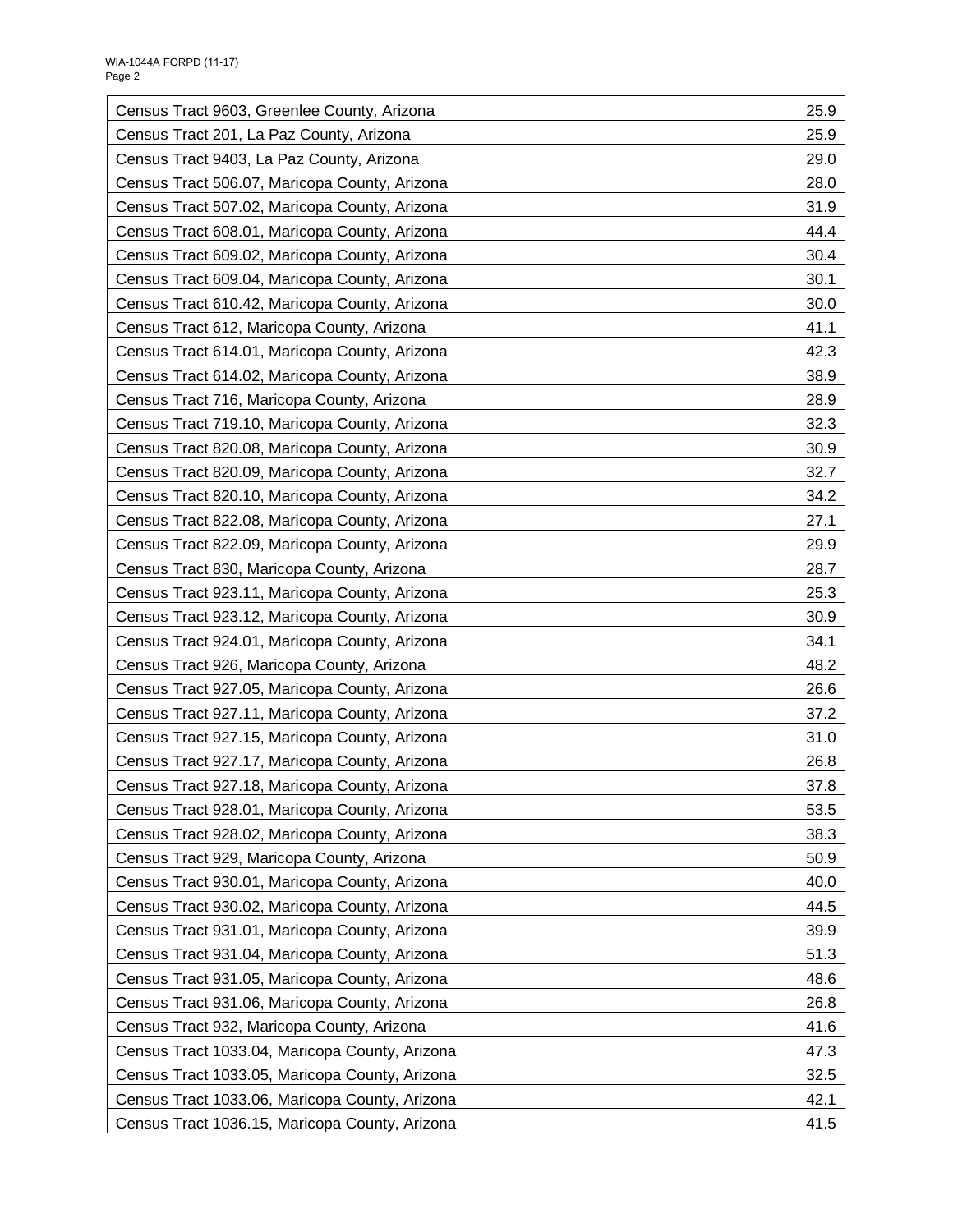| Census Tract 1037.01, Maricopa County, Arizona | 27.0 |
|------------------------------------------------|------|
| Census Tract 1039, Maricopa County, Arizona    | 27.4 |
| Census Tract 1045.01, Maricopa County, Arizona | 46.6 |
| Census Tract 1045.02, Maricopa County, Arizona | 52.8 |
| Census Tract 1046, Maricopa County, Arizona    | 35.0 |
| Census Tract 1047.01, Maricopa County, Arizona | 28.6 |
| Census Tract 1047.02, Maricopa County, Arizona | 34.0 |
| Census Tract 1055.01, Maricopa County, Arizona | 39.6 |
| Census Tract 1055.02, Maricopa County, Arizona | 38.1 |
| Census Tract 1055.03, Maricopa County, Arizona | 35.4 |
| Census Tract 1056.01, Maricopa County, Arizona | 26.8 |
| Census Tract 1056.02, Maricopa County, Arizona | 32.6 |
| Census Tract 1057.02, Maricopa County, Arizona | 27.5 |
| Census Tract 1059, Maricopa County, Arizona    | 28.5 |
| Census Tract 1060.01, Maricopa County, Arizona | 41.7 |
| Census Tract 1060.02, Maricopa County, Arizona | 28.4 |
| Census Tract 1060.03, Maricopa County, Arizona | 28.8 |
| Census Tract 1067.01, Maricopa County, Arizona | 51.4 |
| Census Tract 1067.02, Maricopa County, Arizona | 33.2 |
| Census Tract 1068.01, Maricopa County, Arizona | 47.4 |
| Census Tract 1069, Maricopa County, Arizona    | 26.4 |
| Census Tract 1070, Maricopa County, Arizona    | 29.6 |
| Census Tract 1071.01, Maricopa County, Arizona | 38.5 |
| Census Tract 1071.02, Maricopa County, Arizona | 63.1 |
| Census Tract 1072.01, Maricopa County, Arizona | 58.5 |
| Census Tract 1072.02, Maricopa County, Arizona | 31.4 |
| Census Tract 1074, Maricopa County, Arizona    | 40.9 |
| Census Tract 1076.01, Maricopa County, Arizona | 35.3 |
| Census Tract 1086.01, Maricopa County, Arizona | 48.5 |
| Census Tract 1089.01, Maricopa County, Arizona | 31.8 |
| Census Tract 1089.02, Maricopa County, Arizona | 45.3 |
| Census Tract 1090.01, Maricopa County, Arizona | 55.9 |
| Census Tract 1090.02, Maricopa County, Arizona | 47.1 |
| Census Tract 1090.03, Maricopa County, Arizona | 55.5 |
| Census Tract 1091.01, Maricopa County, Arizona | 44.7 |
| Census Tract 1091.02, Maricopa County, Arizona | 40.4 |
| Census Tract 1092, Maricopa County, Arizona    | 54.9 |
| Census Tract 1093, Maricopa County, Arizona    | 42.8 |
| Census Tract 1094, Maricopa County, Arizona    | 47.9 |
| Census Tract 1096.01, Maricopa County, Arizona | 33.2 |
| Census Tract 1096.02, Maricopa County, Arizona | 34.9 |
| Census Tract 1096.03, Maricopa County, Arizona | 33.6 |
| Census Tract 1096.04, Maricopa County, Arizona | 35.0 |
| Census Tract 1097.01, Maricopa County, Arizona | 42.3 |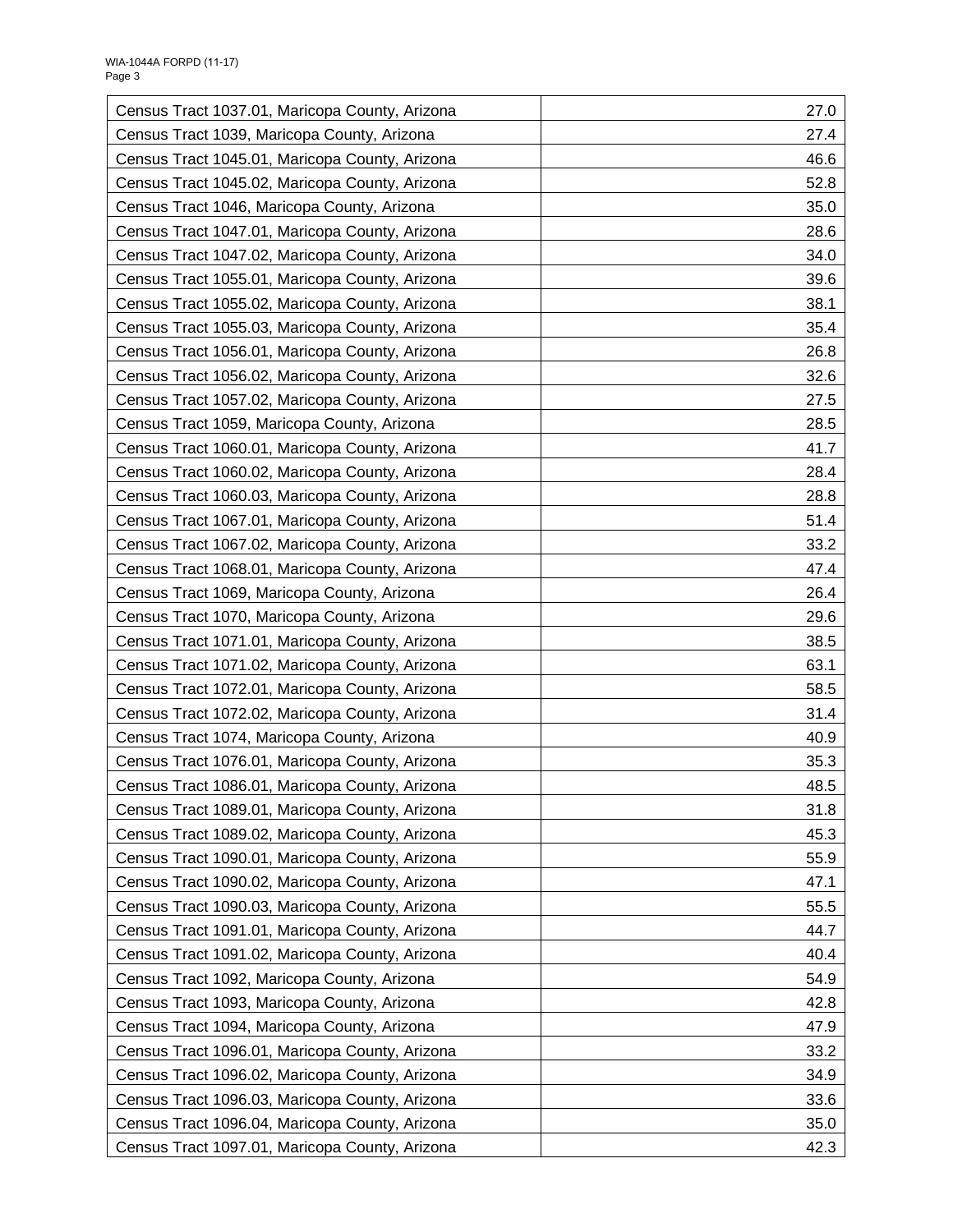| Census Tract 1097.02, Maricopa County, Arizona | 40.5 |
|------------------------------------------------|------|
| Census Tract 1097.03, Maricopa County, Arizona | 42.5 |
| Census Tract 1097.04, Maricopa County, Arizona | 37.6 |
| Census Tract 1097.05, Maricopa County, Arizona | 29.3 |
| Census Tract 1098.01, Maricopa County, Arizona | 39.4 |
| Census Tract 1098.02, Maricopa County, Arizona | 32.0 |
| Census Tract 1099, Maricopa County, Arizona    | 43.4 |
| Census Tract 1100.01, Maricopa County, Arizona | 34.7 |
| Census Tract 1100.02, Maricopa County, Arizona | 56.6 |
| Census Tract 1101, Maricopa County, Arizona    | 49.8 |
| Census Tract 1107.01, Maricopa County, Arizona | 40.6 |
| Census Tract 1107.02, Maricopa County, Arizona | 30.9 |
| Census Tract 1108.01, Maricopa County, Arizona | 28.4 |
| Census Tract 1109.01, Maricopa County, Arizona | 39.2 |
| Census Tract 1109.02, Maricopa County, Arizona | 40.6 |
| Census Tract 1112.01, Maricopa County, Arizona | 36.7 |
| Census Tract 1112.02, Maricopa County, Arizona | 39.3 |
| Census Tract 1112.03, Maricopa County, Arizona | 28.8 |
| Census Tract 1114.01, Maricopa County, Arizona | 29.0 |
| Census Tract 1114.02, Maricopa County, Arizona | 26.4 |
| Census Tract 1115.01, Maricopa County, Arizona | 51.2 |
| Census Tract 1115.02, Maricopa County, Arizona | 35.3 |
| Census Tract 1116.01, Maricopa County, Arizona | 40.7 |
| Census Tract 1116.02, Maricopa County, Arizona | 52.1 |
| Census Tract 1117, Maricopa County, Arizona    | 28.0 |
| Census Tract 1121, Maricopa County, Arizona    | 53.2 |
| Census Tract 1122.01, Maricopa County, Arizona | 44.3 |
| Census Tract 1122.02, Maricopa County, Arizona | 32.8 |
| Census Tract 1123.01, Maricopa County, Arizona | 34.1 |
| Census Tract 1123.02, Maricopa County, Arizona | 40.3 |
| Census Tract 1124.01, Maricopa County, Arizona | 33.2 |
| Census Tract 1124.02, Maricopa County, Arizona | 31.5 |
| Census Tract 1125.02, Maricopa County, Arizona | 42.5 |
| Census Tract 1125.03, Maricopa County, Arizona | 39.6 |
| Census Tract 1125.04, Maricopa County, Arizona | 41.3 |
| Census Tract 1125.05, Maricopa County, Arizona | 45.2 |
| Census Tract 1125.07, Maricopa County, Arizona | 56.5 |
| Census Tract 1125.08, Maricopa County, Arizona | 32.2 |
| Census Tract 1125.09, Maricopa County, Arizona | 44.2 |
| Census Tract 1125.12, Maricopa County, Arizona | 38.0 |
| Census Tract 1126.01, Maricopa County, Arizona | 56.7 |
| Census Tract 1126.02, Maricopa County, Arizona | 61.4 |
| Census Tract 1127, Maricopa County, Arizona    | 52.9 |
| Census Tract 1129, Maricopa County, Arizona    | 44.7 |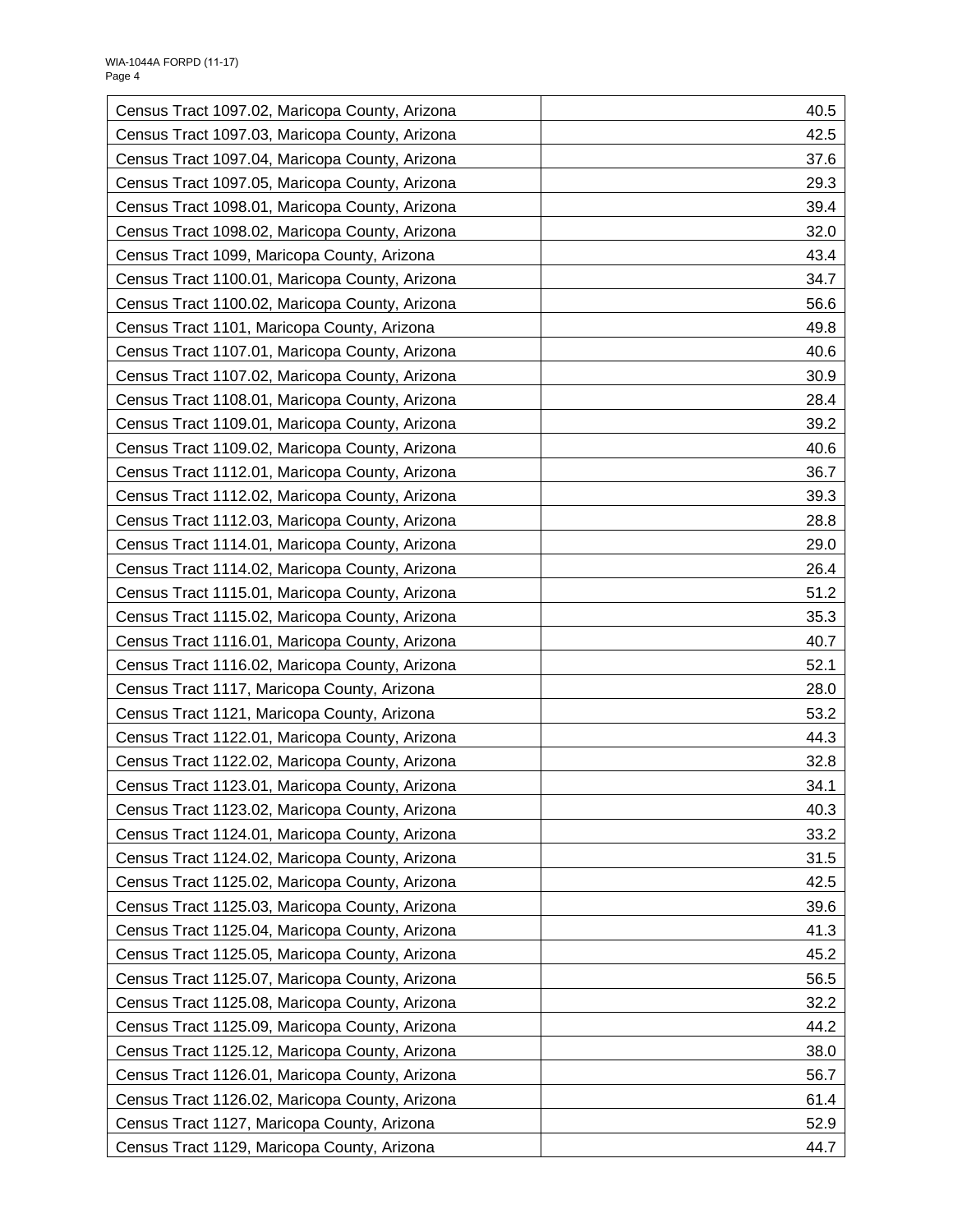| Census Tract 1131, Maricopa County, Arizona    | 31.8  |
|------------------------------------------------|-------|
| Census Tract 1132.01, Maricopa County, Arizona | 59.5  |
| Census Tract 1132.02, Maricopa County, Arizona | 67.8  |
| Census Tract 1132.03, Maricopa County, Arizona | 47.6  |
| Census Tract 1133, Maricopa County, Arizona    | 67.3  |
| Census Tract 1134, Maricopa County, Arizona    | 100.0 |
| Census Tract 1135.02, Maricopa County, Arizona | 52.0  |
| Census Tract 1136.01, Maricopa County, Arizona | 26.9  |
| Census Tract 1136.02, Maricopa County, Arizona | 45.0  |
| Census Tract 1137, Maricopa County, Arizona    | 44.0  |
| Census Tract 1138.01, Maricopa County, Arizona | 41.7  |
| Census Tract 1139, Maricopa County, Arizona    | 72.3  |
| Census Tract 1140, Maricopa County, Arizona    | 46.7  |
| Census Tract 1141, Maricopa County, Arizona    | 30.0  |
| Census Tract 1142, Maricopa County, Arizona    | 66.9  |
| Census Tract 1143.01, Maricopa County, Arizona | 61.4  |
| Census Tract 1143.02, Maricopa County, Arizona | 64.0  |
| Census Tract 1144.01, Maricopa County, Arizona | 48.4  |
| Census Tract 1144.02, Maricopa County, Arizona | 64.1  |
| Census Tract 1145, Maricopa County, Arizona    | 50.2  |
| Census Tract 1146, Maricopa County, Arizona    | 41.6  |
| Census Tract 1147.03, Maricopa County, Arizona | 55.7  |
| Census Tract 1148, Maricopa County, Arizona    | 41.4  |
| Census Tract 1149, Maricopa County, Arizona    | 63.7  |
| Census Tract 1152, Maricopa County, Arizona    | 46.0  |
| Census Tract 1153, Maricopa County, Arizona    | 39.1  |
| Census Tract 1154, Maricopa County, Arizona    | 30.6  |
| Census Tract 1155, Maricopa County, Arizona    | 38.4  |
| Census Tract 1156, Maricopa County, Arizona    | 39.5  |
| Census Tract 1157, Maricopa County, Arizona    | 36.0  |
| Census Tract 1158.01, Maricopa County, Arizona | 56.9  |
| Census Tract 1158.02, Maricopa County, Arizona | 41.6  |
| Census Tract 1159, Maricopa County, Arizona    | 39.7  |
| Census Tract 1161, Maricopa County, Arizona    | 50.7  |
| Census Tract 1162.02, Maricopa County, Arizona | 31.4  |
| Census Tract 1162.03, Maricopa County, Arizona | 25.0  |
| Census Tract 1162.05, Maricopa County, Arizona | 37.1  |
| Census Tract 1163, Maricopa County, Arizona    | 27.8  |
| Census Tract 1164, Maricopa County, Arizona    | 36.6  |
| Census Tract 1166.13, Maricopa County, Arizona | 25.6  |
| Census Tract 1167.02, Maricopa County, Arizona | 35.2  |
| Census Tract 1168, Maricopa County, Arizona    | 34.3  |
| Census Tract 1169, Maricopa County, Arizona    | 48.0  |
| Census Tract 1170, Maricopa County, Arizona    | 31.9  |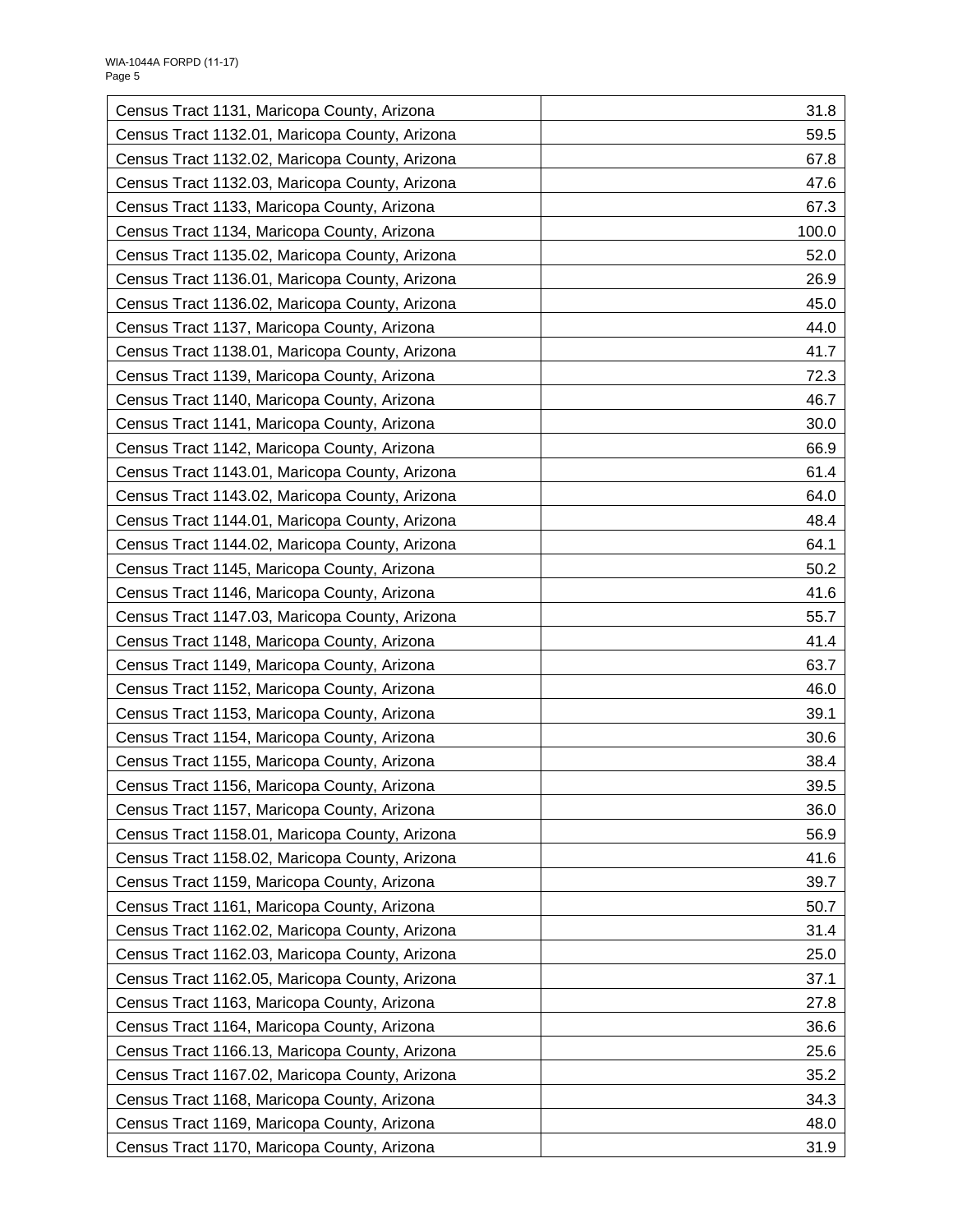| Census Tract 1172, Maricopa County, Arizona    | 30.5 |
|------------------------------------------------|------|
| Census Tract 1173, Maricopa County, Arizona    | 74.1 |
| Census Tract 2175.01, Maricopa County, Arizona | 46.2 |
| Census Tract 3184, Maricopa County, Arizona    | 36.2 |
| Census Tract 3187, Maricopa County, Arizona    | 37.7 |
| Census Tract 3188, Maricopa County, Arizona    | 35.2 |
| Census Tract 3189, Maricopa County, Arizona    | 27.8 |
| Census Tract 3190, Maricopa County, Arizona    | 34.1 |
| Census Tract 3191.01, Maricopa County, Arizona | 64.3 |
| Census Tract 3191.03, Maricopa County, Arizona | 63.7 |
| Census Tract 3191.04, Maricopa County, Arizona | 53.3 |
| Census Tract 3192.01, Maricopa County, Arizona | 40.6 |
| Census Tract 3192.02, Maricopa County, Arizona | 51.0 |
| Census Tract 3193, Maricopa County, Arizona    | 35.6 |
| Census Tract 3194.03, Maricopa County, Arizona | 25.9 |
| Census Tract 3197.06, Maricopa County, Arizona | 32.0 |
| Census Tract 3198, Maricopa County, Arizona    | 28.2 |
| Census Tract 3200.02, Maricopa County, Arizona | 27.2 |
| Census Tract 4201.13, Maricopa County, Arizona | 26.9 |
| Census Tract 4201.14, Maricopa County, Arizona | 33.2 |
| Census Tract 4201.15, Maricopa County, Arizona | 26.3 |
| Census Tract 4204.01, Maricopa County, Arizona | 37.1 |
| Census Tract 4209.01, Maricopa County, Arizona | 34.1 |
| Census Tract 4210.01, Maricopa County, Arizona | 31.5 |
| Census Tract 4212.01, Maricopa County, Arizona | 27.8 |
| Census Tract 4213.02, Maricopa County, Arizona | 29.1 |
| Census Tract 4213.03, Maricopa County, Arizona | 28.5 |
| Census Tract 4213.04, Maricopa County, Arizona | 31.6 |
| Census Tract 4214, Maricopa County, Arizona    | 34.5 |
| Census Tract 4215.02, Maricopa County, Arizona | 26.0 |
| Census Tract 4216.01, Maricopa County, Arizona | 28.6 |
| Census Tract 4216.02, Maricopa County, Arizona | 35.2 |
| Census Tract 4218.02, Maricopa County, Arizona | 29.7 |
| Census Tract 4219.02, Maricopa County, Arizona | 34.4 |
| Census Tract 4220.01, Maricopa County, Arizona | 55.9 |
| Census Tract 4220.02, Maricopa County, Arizona | 31.3 |
| Census Tract 4221.03, Maricopa County, Arizona | 42.0 |
| Census Tract 4221.04, Maricopa County, Arizona | 42.4 |
| Census Tract 4221.06, Maricopa County, Arizona | 37.8 |
| Census Tract 4221.07, Maricopa County, Arizona | 34.4 |
| Census Tract 4223.01, Maricopa County, Arizona | 28.3 |
| Census Tract 4226.27, Maricopa County, Arizona | 25.0 |
| Census Tract 4226.28, Maricopa County, Arizona | 32.4 |
| Census Tract 4226.30, Maricopa County, Arizona | 33.7 |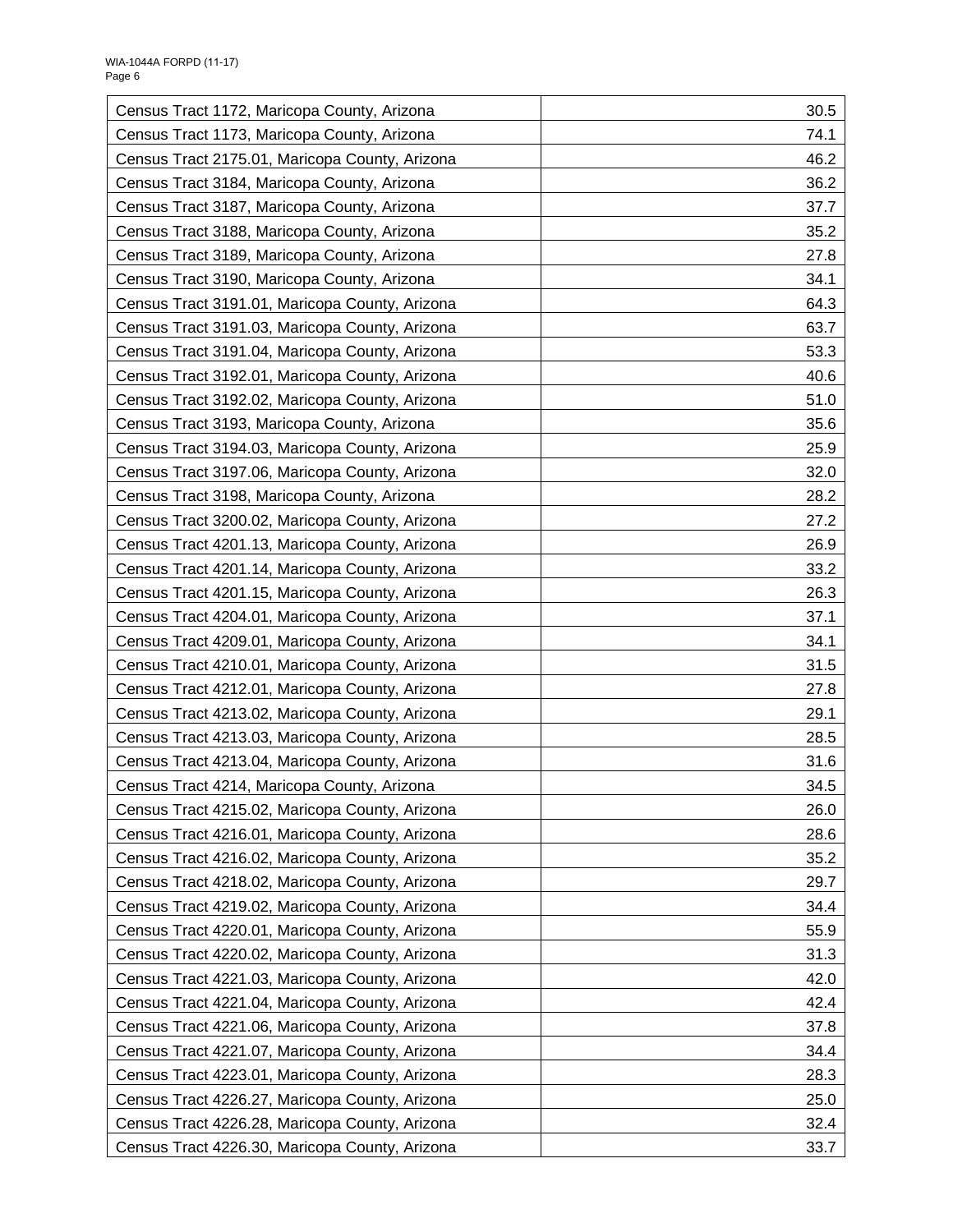| Census Tract 5228, Maricopa County, Arizona    | 31.1  |
|------------------------------------------------|-------|
| Census Tract 5229.03, Maricopa County, Arizona | 33.6  |
| Census Tract 5229.04, Maricopa County, Arizona | 40.0  |
| Census Tract 5231.02, Maricopa County, Arizona | 29.3  |
| Census Tract 6147, Maricopa County, Arizona    | 25.7  |
| Census Tract 6188, Maricopa County, Arizona    | 27.9  |
| Census Tract 6192, Maricopa County, Arizona    | 26.0  |
| Census Tract 7233.05, Maricopa County, Arizona | 29.0  |
| Census Tract 7233.06, Maricopa County, Arizona | 58.2  |
| Census Tract 8176, Maricopa County, Arizona    | 33.9  |
| Census Tract 9407, Maricopa County, Arizona    | 93.9  |
| Census Tract 9410, Maricopa County, Arizona    | 59.6  |
| Census Tract 9412, Maricopa County, Arizona    | 31.1  |
| Census Tract 9413, Maricopa County, Arizona    | 32.8  |
| Census Tract 9804, Maricopa County, Arizona    | 100.0 |
| Census Tract 9404, Mohave County, Arizona      | 32.1  |
| Census Tract 9501, Mohave County, Arizona      | 39.0  |
| Census Tract 9504.01, Mohave County, Arizona   | 27.0  |
| Census Tract 9505, Mohave County, Arizona      | 27.8  |
| Census Tract 9507.03, Mohave County, Arizona   | 32.8  |
| Census Tract 9507.05, Mohave County, Arizona   | 30.7  |
| Census Tract 9507.06, Mohave County, Arizona   | 43.2  |
| Census Tract 9517, Mohave County, Arizona      | 31.1  |
| Census Tract 9518, Mohave County, Arizona      | 25.5  |
| Census Tract 9524, Mohave County, Arizona      | 38.7  |
| Census Tract 9536.02, Mohave County, Arizona   | 43.5  |
| Census Tract 9549, Mohave County, Arizona      | 25.9  |
| Census Tract 9550, Mohave County, Arizona      | 29.8  |
| Census Tract 9400.08, Navajo County, Arizona   | 39.4  |
| Census Tract 9400.10, Navajo County, Arizona   | 59.0  |
| Census Tract 9400.11, Navajo County, Arizona   | 39.7  |
| Census Tract 9400.12, Navajo County, Arizona   | 35.4  |
| Census Tract 9400.13, Navajo County, Arizona   | 37.9  |
| Census Tract 9400.14, Navajo County, Arizona   | 51.7  |
| Census Tract 9400.15, Navajo County, Arizona   | 48.9  |
| Census Tract 9401, Navajo County, Arizona      | 47.3  |
| Census Tract 9403.01, Navajo County, Arizona   | 50.4  |
| Census Tract 9403.02, Navajo County, Arizona   | 39.7  |
| Census Tract 9423, Navajo County, Arizona      | 39.5  |
| Census Tract 9424, Navajo County, Arizona      | 58.6  |
| Census Tract 9425, Navajo County, Arizona      | 46.4  |
| Census Tract 9601, Navajo County, Arizona      | 30.6  |
| Census Tract 9605, Navajo County, Arizona      | 29.3  |
| Census Tract 9606, Navajo County, Arizona      | 28.3  |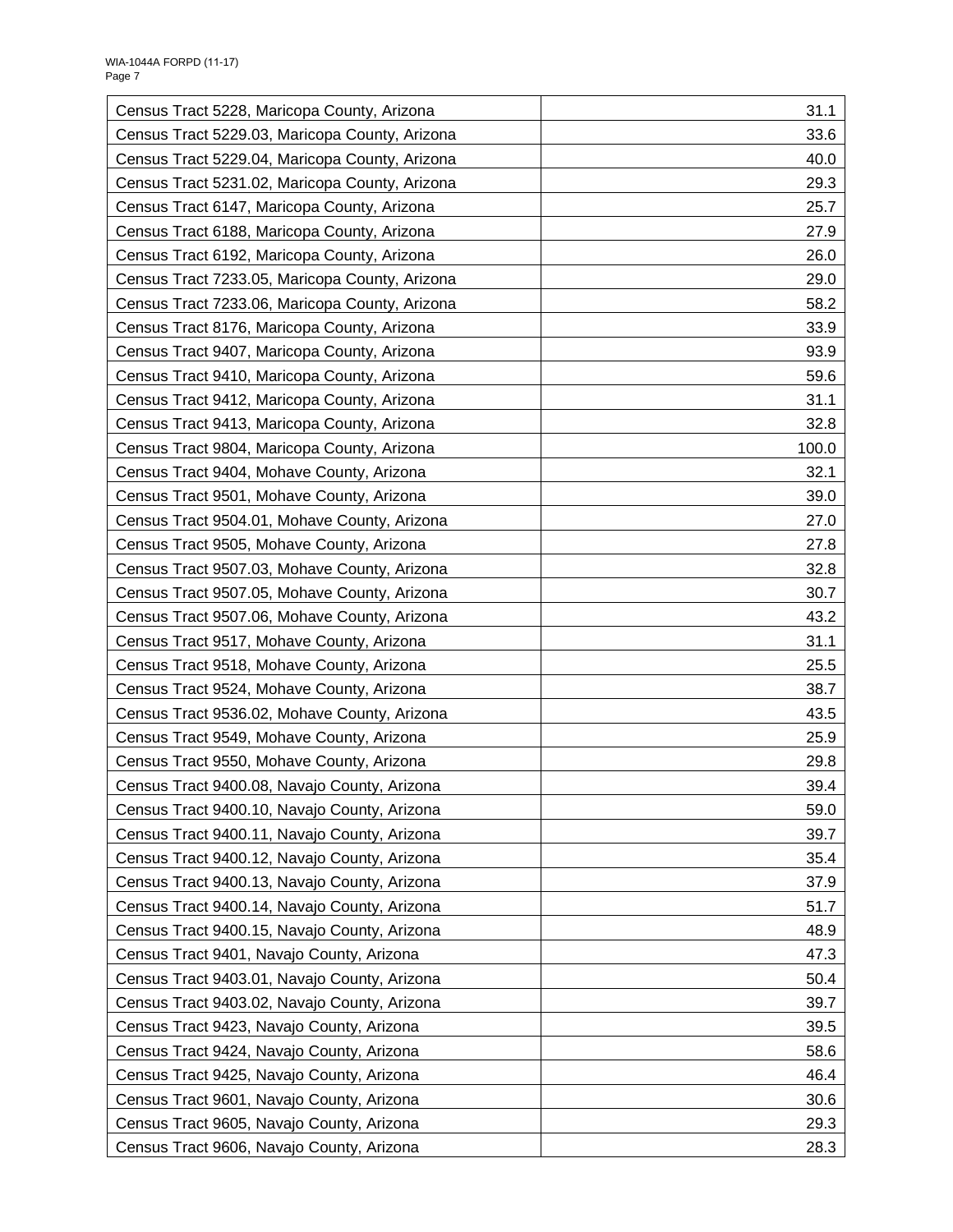| Census Tract 9642.01, Navajo County, Arizona | 25.2 |
|----------------------------------------------|------|
| Census Tract 9642.02, Navajo County, Arizona | 33.9 |
| Census Tract 9653, Navajo County, Arizona    | 31.6 |
| Census Tract 1, Pima County, Arizona         | 32.6 |
| Census Tract 2, Pima County, Arizona         | 37.0 |
| Census Tract 3, Pima County, Arizona         | 33.9 |
| Census Tract 4, Pima County, Arizona         | 44.2 |
| Census Tract 5, Pima County, Arizona         | 50.4 |
| Census Tract 6, Pima County, Arizona         | 25.9 |
| Census Tract 9, Pima County, Arizona         | 43.6 |
| Census Tract 10, Pima County, Arizona        | 26.3 |
| Census Tract 11, Pima County, Arizona        | 34.6 |
| Census Tract 12, Pima County, Arizona        | 39.3 |
| Census Tract 13.02, Pima County, Arizona     | 50.2 |
| Census Tract 13.03, Pima County, Arizona     | 28.2 |
| Census Tract 13.04, Pima County, Arizona     | 57.7 |
| Census Tract 14, Pima County, Arizona        | 46.3 |
| Census Tract 15, Pima County, Arizona        | 45.5 |
| Census Tract 18.01, Pima County, Arizona     | 30.6 |
| Census Tract 21, Pima County, Arizona        | 39.6 |
| Census Tract 22.01, Pima County, Arizona     | 32.5 |
| Census Tract 22.02, Pima County, Arizona     | 29.8 |
| Census Tract 23, Pima County, Arizona        | 46.2 |
| Census Tract 24, Pima County, Arizona        | 40.9 |
| Census Tract 25.01, Pima County, Arizona     | 25.7 |
| Census Tract 25.03, Pima County, Arizona     | 29.5 |
| Census Tract 25.04, Pima County, Arizona     | 39.1 |
| Census Tract 25.05, Pima County, Arizona     | 30.1 |
| Census Tract 25.06, Pima County, Arizona     | 26.0 |
| Census Tract 26.02, Pima County, Arizona     | 31.1 |
| Census Tract 26.03, Pima County, Arizona     | 52.9 |
| Census Tract 26.04, Pima County, Arizona     | 53.0 |
| Census Tract 27.03, Pima County, Arizona     | 40.9 |
| Census Tract 27.04, Pima County, Arizona     | 28.2 |
| Census Tract 28.01, Pima County, Arizona     | 34.1 |
| Census Tract 28.02, Pima County, Arizona     | 41.1 |
| Census Tract 28.03, Pima County, Arizona     | 33.0 |
| Census Tract 29.05, Pima County, Arizona     | 33.1 |
| Census Tract 30.03, Pima County, Arizona     | 30.5 |
| Census Tract 31.01, Pima County, Arizona     | 38.6 |
| Census Tract 32, Pima County, Arizona        | 25.9 |
| Census Tract 35.01, Pima County, Arizona     | 39.4 |
| Census Tract 35.02, Pima County, Arizona     | 37.4 |
| Census Tract 35.03, Pima County, Arizona     | 51.0 |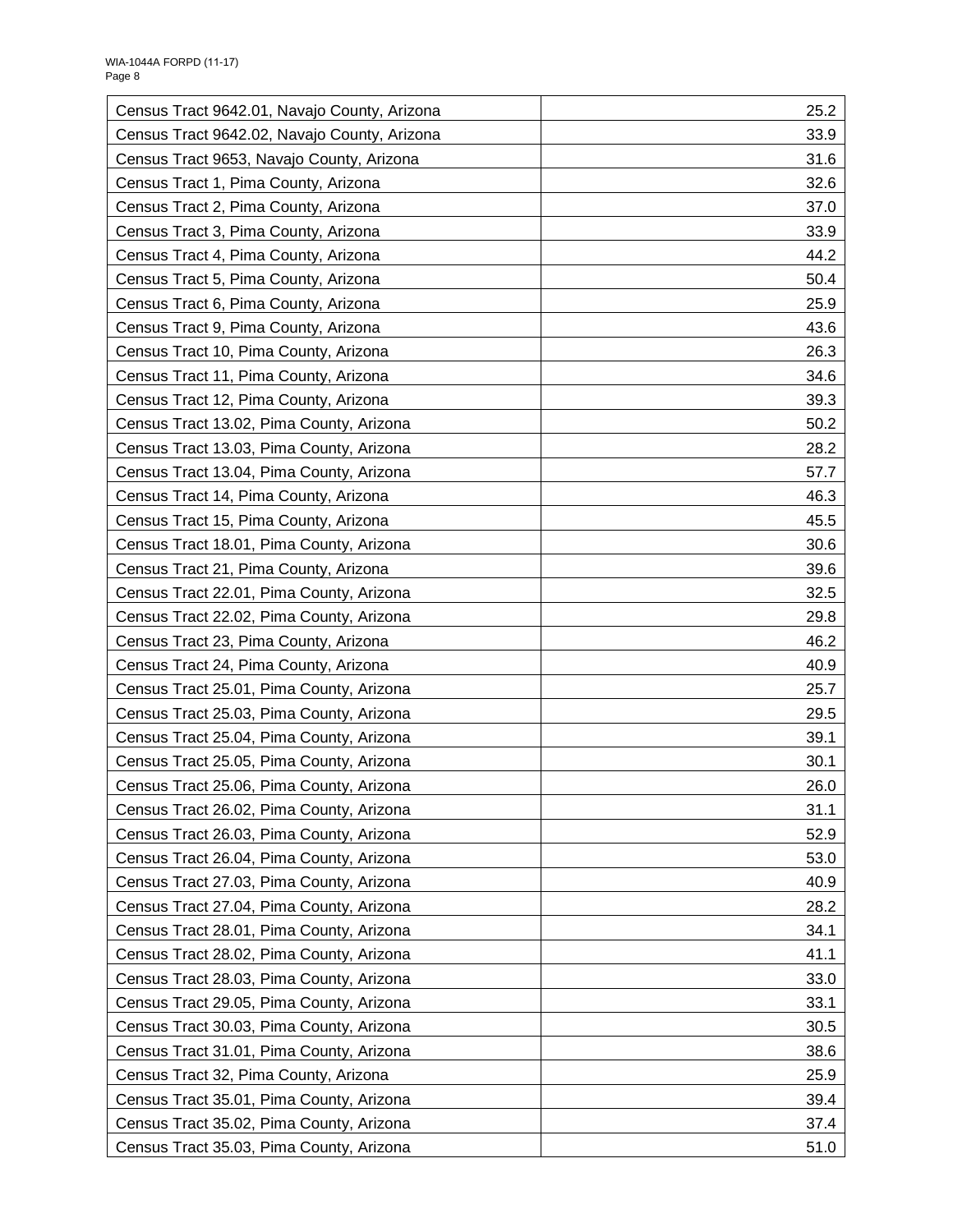| Census Tract 35.04, Pima County, Arizona  | 27.6 |
|-------------------------------------------|------|
| Census Tract 37.02, Pima County, Arizona  | 51.3 |
| Census Tract 37.04, Pima County, Arizona  | 44.0 |
| Census Tract 37.05, Pima County, Arizona  | 29.3 |
| Census Tract 37.06, Pima County, Arizona  | 40.7 |
| Census Tract 37.07, Pima County, Arizona  | 38.3 |
| Census Tract 38.01, Pima County, Arizona  | 39.8 |
| Census Tract 38.02, Pima County, Arizona  | 29.3 |
| Census Tract 39.01, Pima County, Arizona  | 34.7 |
| Census Tract 39.02, Pima County, Arizona  | 30.3 |
| Census Tract 40.11, Pima County, Arizona  | 26.7 |
| Census Tract 40.67, Pima County, Arizona  | 28.5 |
| Census Tract 41.12, Pima County, Arizona  | 26.5 |
| Census Tract 41.14, Pima County, Arizona  | 44.4 |
| Census Tract 41.15, Pima County, Arizona  | 54.7 |
| Census Tract 41.16, Pima County, Arizona  | 28.0 |
| Census Tract 41.17, Pima County, Arizona  | 29.4 |
| Census Tract 41.22, Pima County, Arizona  | 31.4 |
| Census Tract 43.12, Pima County, Arizona  | 27.8 |
| Census Tract 43.13, Pima County, Arizona  | 30.2 |
| Census Tract 43.20, Pima County, Arizona  | 37.1 |
| Census Tract 44.11, Pima County, Arizona  | 29.1 |
| Census Tract 45.04, Pima County, Arizona  | 34.7 |
| Census Tract 45.05, Pima County, Arizona  | 27.8 |
| Census Tract 45.10, Pima County, Arizona  | 54.9 |
| Census Tract 45.11, Pima County, Arizona  | 25.7 |
| Census Tract 45.13, Pima County, Arizona  | 26.8 |
| Census Tract 52, Pima County, Arizona     | 32.7 |
| Census Tract 9406, Pima County, Arizona   | 47.3 |
| Census Tract 9407, Pima County, Arizona   | 63.0 |
| Census Tract 9408, Pima County, Arizona   | 41.9 |
| Census Tract 9409, Pima County, Arizona   | 41.0 |
| Census Tract 9410, Pima County, Arizona   | 46.3 |
| Census Tract 3.08, Pinal County, Arizona  | 30.9 |
| Census Tract 3.09, Pinal County, Arizona  | 31.5 |
| Census Tract 3.12, Pinal County, Arizona  | 30.5 |
| Census Tract 3.15, Pinal County, Arizona  | 37.3 |
| Census Tract 9.02, Pinal County, Arizona  | 25.1 |
| Census Tract 10, Pinal County, Arizona    | 40.6 |
| Census Tract 14.06, Pinal County, Arizona | 39.1 |
| Census Tract 14.07, Pinal County, Arizona | 27.1 |
| Census Tract 15, Pinal County, Arizona    | 49.5 |
| Census Tract 17.01, Pinal County, Arizona | 31.9 |
| Census Tract 20.01, Pinal County, Arizona | 31.7 |